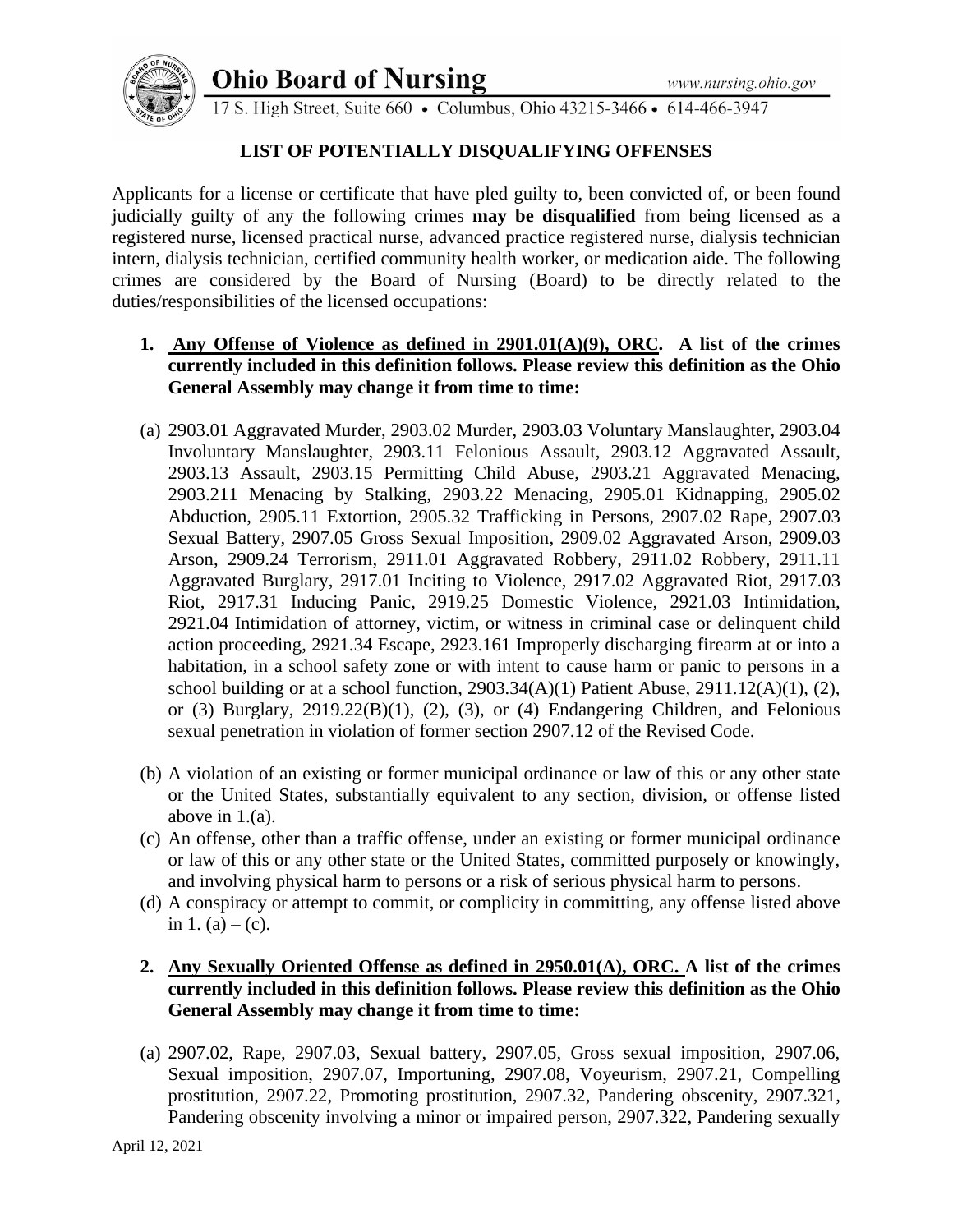oriented matter involving a minor or impaired person, or 2907.323, Illegal use of minor or impaired person in nudity-oriented material or performance of the Revised Code.

- (b) A violation of section 2907.04, Unlawful sexual conduct with minor, of the Revised Code when the offender is less than four years older than the other person with whom the offender engaged in sexual conduct, the other person did not consent to the sexual conduct, and the offender previously has not been convicted of or pleaded guilty to a violation of section 2907.02, 2907.03, or 2907.04, Unlawful Conduct with minor, or a violation of former Section 2907.12 of the Revised Code.
- (c) A violation of section 2907.04, Unlawful Conduct with minor, of the Revised Code when the offender is at least four years older than the other person with whom the offender engaged in sexual conduct or when the offender is less than four years older than the other person with whom the offender engaged in sexual conduct and the offender previously has been convicted of or pleaded guilty to a violation of section 2907.02, 2907.03, or 2907.04, or a violation of former Section 2907.12 of the Revised Code.
- (d) A violation of section 2903.01, Aggravated murder, 2903.02, Murder, 2903.11, Felonious assault, of the Revised Code when the violation was committed with a sexual motivation.
- (e) A violation of division (A) of section 2903.04, Involuntary manslaughter, of the Revised Code when the offender committed or attempted to commit the felony that is the basis of the violation with a sexual motivation.
- (f) A violation of division  $(A)(3)$  of section 2903.211, Menacing by stalking, of the Revised Code.
- $(g)$  A violation of division  $(A)(1)$ ,  $(2)$ ,  $(3)$ , or  $(5)$  of section 2905.01, Kidnapping, of the Revised Code when the offense is committed with a sexual motivation.
- (h) A violation of division (A)(4) of section of section 2905.01, Kidnapping, of the Revised Code.
- (i) A violation of division (B) of section 2905.01, Kidnapping, of the Revised Code when the victim of the offense is under eighteen years of age and the offender is not a parent of the victim of the offense.
- (j) A violation of division (B) of section 2903.03, Voluntary manslaughter, of division (B) of section 2905.02. Abduction, of division (B) of section 2905.03, Unlawful restraint, of division (B) of section 2905.05, Criminal child enticement, or of division (B)(5) of section 2919.22, Endangering children, of the Revised Code.
- (k) A violation of section 2905.32, Trafficking in persons, of the Revised Code when either of the following applies: (a) The violation is a violation of division  $(A)(1)$  of that section and the offender knowingly recruited, lured, enticed, isolated, harbored, transported, provided, obtained, or maintained, or knowingly attempted to recruit, lure, entice, isolate, harbor, transport, provide, obtain, or maintain, another person knowing that the person would be compelled to engage in sexual activity for hire, engage in a performance that was obscene, sexually oriented, or nudity oriented, or be a model or participant in the production of material that was obscene, sexually oriented, or nudity oriented; (b) The violation is a violation of division  $(A)(2)$  of that section and the offender knowingly recruited, lured, enticed, isolated, harbored, transported, provided, obtained, or maintained, or knowingly attempted to recruit, lure, entice, isolate, harbor, transport, provide, obtain, or maintain a person who is less than eighteen years of age or is a person with a developmental disability whom the offender knows or has reasonable cause to believe is a person with a developmental disability for any purpose listed in divisions  $(A)(2)(a)$  to  $(c)$  of that section.
- (l) A violation of division (B)(4) of section 2907.09 Public indecency, of the Revised Code if the sentencing court classifies the offender as a tier I sex offender/child-victim offender relative to that offense pursuant to division (D) of that section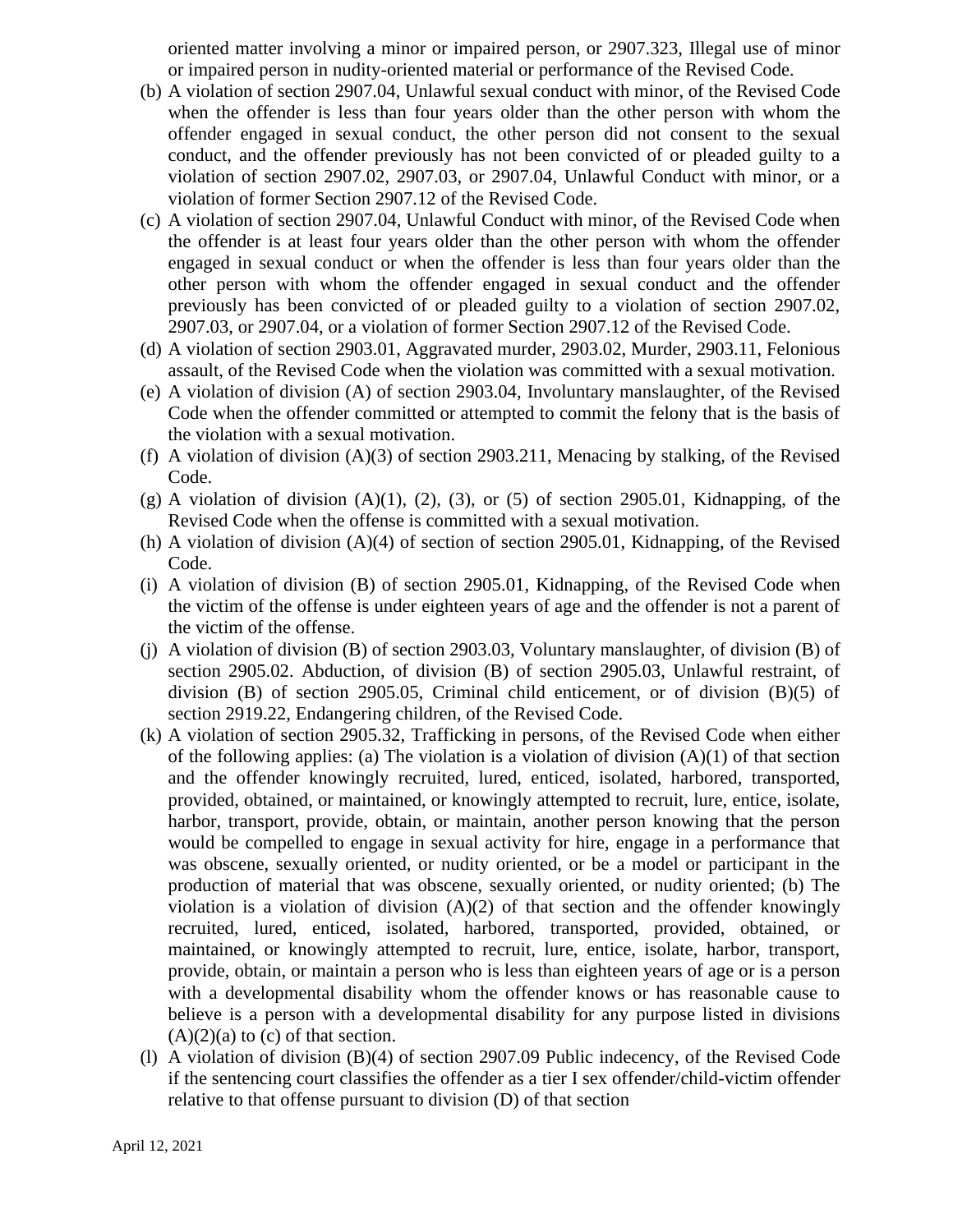- (m)A violation of any former law of this state, any existing or former municipal ordinance or law of another state or the United States, any existing or former law applicable in a military court or in an Indian tribal court, or any existing or former law of any nation other than the United States that is or was substantially equivalent to any offense listed in above in 2. (a) – (1).
- (n) Any attempt to commit, conspiracy to commit, or complicity in committing any offense listed above in 2. (a) – (m).

## **3. Registered Sex Offender Status**

An applicant who is required to register as a sex offender as defined in Section 2950.01, ORC, under the law of Ohio, or under the substantially equivalent law of another jurisdiction or the federal government, may be denied a license.

### **4. Any Drug Abuse Offense as defined in Section 2925.01(G), ORC. A list of the crimes currently included in this definition follows. Please review this definition as the Ohio General Assembly may change it from time to time:**

- (a) 2913.02(A) Theft of Drugs, 2925.02 Corrupting Another with Drugs, 2925.03 Trafficking, Aggravated Trafficking in Drugs, 2925.04 Illegal Manufacture of Drugs – Illegal Cultivation of Marihuana-Methamphetamine Offenses, 2925.041 Illegal Assembly or Possession of Chemicals for Manufacture of Drugs, 2925.05 Funding, Aggravated Funding of Drug or Marihuana Trafficking, 2925.06 Illegal Administration or Distribution of Anabolic Steroids, 2925.11 Possession of Controlled Substances, 2925.12 Possession of Drug Abuse Instruments, 2925.13 Permitting Drug Abuse, 2925.22 Deception to Obtain a Dangerous Drug, 2925.23 Illegal Processing of Drug Documents, 2925.24 Tampering with Drugs, 2925.31 Abusing Harmful Intoxicants, 2925.32 Trafficking in Harmful Intoxicants – Improperly Dispensing or Distributing Nitrous Oxide, 2925.36 Illegal Dispensing of Drug Samples, 2925.37 Counterfeit Controlled Substance Offenses, of the Revised Code.
- (b) A violation of an existing or former law of this or any other state or the United States that is substantially equivalent to any section listed above in 4. (a).
- (c) An offense under an existing or former law of this or any other state, or of the United States, of which planting, cultivating, harvesting, processing, making, manufacturing, producing, shipping, transporting, delivering, acquiring, possessing, storing, distributing, dispensing, selling, inducing another to use, administering to another, using, or otherwise dealing with a controlled substance is an element.
- (d) A conspiracy to commit, attempt to commit, or complicity in committing or attempting to commit any offense listed above in 4.  $(a) - (c)$ .

## **5. Any Theft Offense as defined in Section 2913.01(K), ORC. A list of the crimes currently included in this definition follows. Please review this definition as the Ohio General Assembly may change it from time to time:**

(a) 2911.01 Aggravated Robbery, 2911.02 Robbery, 2911.11 Aggravated Burglary, 2911.12 Burglary, 2911.13 Breaking and Entering, 2911.31 Safecracking, 2911.32 Tampering with Coin Machines, 2913.02 Theft, 2913.03 Unauthorized Use of a Vehicle, 2913.04 Unauthorized Use of Property – computer, cable, or telecommunication property, 2913.041 Possession or Sale of Unauthorized Cable Television Device, 2913.05 Telecommunications Fraud, 2913.06 Unlawful Use of Telecommunications Device, 2913.11 Passing Bad Checks, 2913.21 Misuse of Credit Cards, 2913.31 Forgery -Forging Identification Cards or Selling or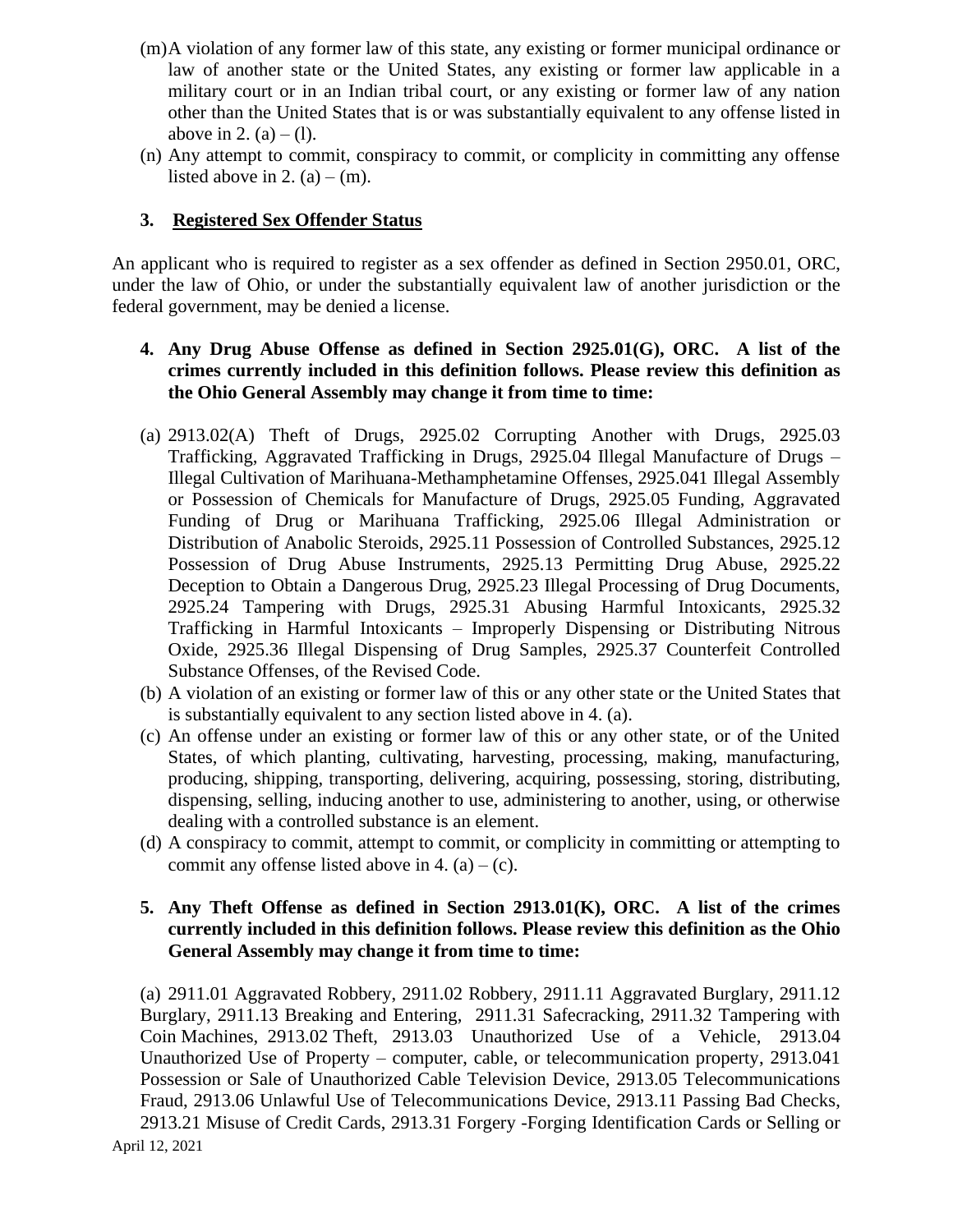Distributing Forged Identification Cards, 2913.32 Criminal Simulation, 2913.33 Making or Using Slugs – misdemeanor only, 2913.34 Trademark Counterfeiting, 2913.40 Medicaid Fraud, 2913.42 Tampering with Records, 2913.43 Securing Writings by Deception, 2913.44 Personating an Officer, 2913.45 Defrauding Creditors, 2913.47 Insurance Fraud, former Section 2913.47, 2913.48 Workers' Compensation Fraud, former Section 2913.48, 2913.51 Receiving Stolen Property, 2915.05 Cheating- Corrupting Sports, 2921.41 Theft in Office.

(b) A violation of an existing or former municipal ordinance or law of this or any other state, or of the United States, substantially equivalent to any offense listed above in 5. (a).

(c) An offense under an existing or former municipal ordinance or law of this or any other state, or of the United States, involving robbery, burglary, breaking and entering, theft, embezzlement, wrongful conversion, forgery, counterfeiting, deceit, or fraud.

(d) A conspiracy or attempt to commit, or complicity in committing, any offense listed above in 5. (a) through  $(c)$ .

(e) Section 2913.30, ORC, Counterfeiting.

(f) Section 2913.49, ORC, Identity Fraud.

(g) Section 2923.32, ORC, Engaging in Corrupt Activity.

(h) A violation of an existing or former municipal ordinance or law of this or any other state, or of the United States, substantially equivalent to the crimes, and/or a conspiracy or attempt to commit, or complicity in committing, any offense listed above in 5. (e) through (g).

## **6. Other Criminal Offenses**

(a) Section 2909.22, ORC, Soliciting or providing support for an act of terrorism;

(b) Section 2909.23, ORC, Making terroristic threat;

(c) Section 2909.26, ORC, Criminal possession of chemical, biological, radiological or nuclear weapon or explosive device;

(d) Section 2909.27, ORC, Criminal use of chemical, biological, radiological or nuclear weapon or explosive device;

(e) Section 2909.28, ORC, Illegal assembly or possession of chemicals or substances for manufacture of prohibited weapons;

(f) Section 2909.29, ORC, Money laundering in support of terrorism.

(g) Section 2917.33, ORC, Unlawful possession or use of a hoax weapon of mass destruction;

(h) Section 2917.47, ORC, Improperly handling infectious agents;

(i) Section 2919.12, ORC, Unlawful abortion;

(j) Section 2919.121, ORC, Unlawful abortion upon a minor;

(k) Section 2919.123, ORC, Unlawful distribution of an abortion-inducing drug;

(l) Section 2919.13, ORC, Abortion manslaughter;

(m) Section 2913.14, ORC, Abortion trafficking;

(n) Section 2913.15, ORC, Dismemberment feticide;

(o) Section 2919.151, ORC, Partial birth feticide;

(p) Section 2919.17, ORC, Terminating or attempting to terminate a human pregnancy after viability;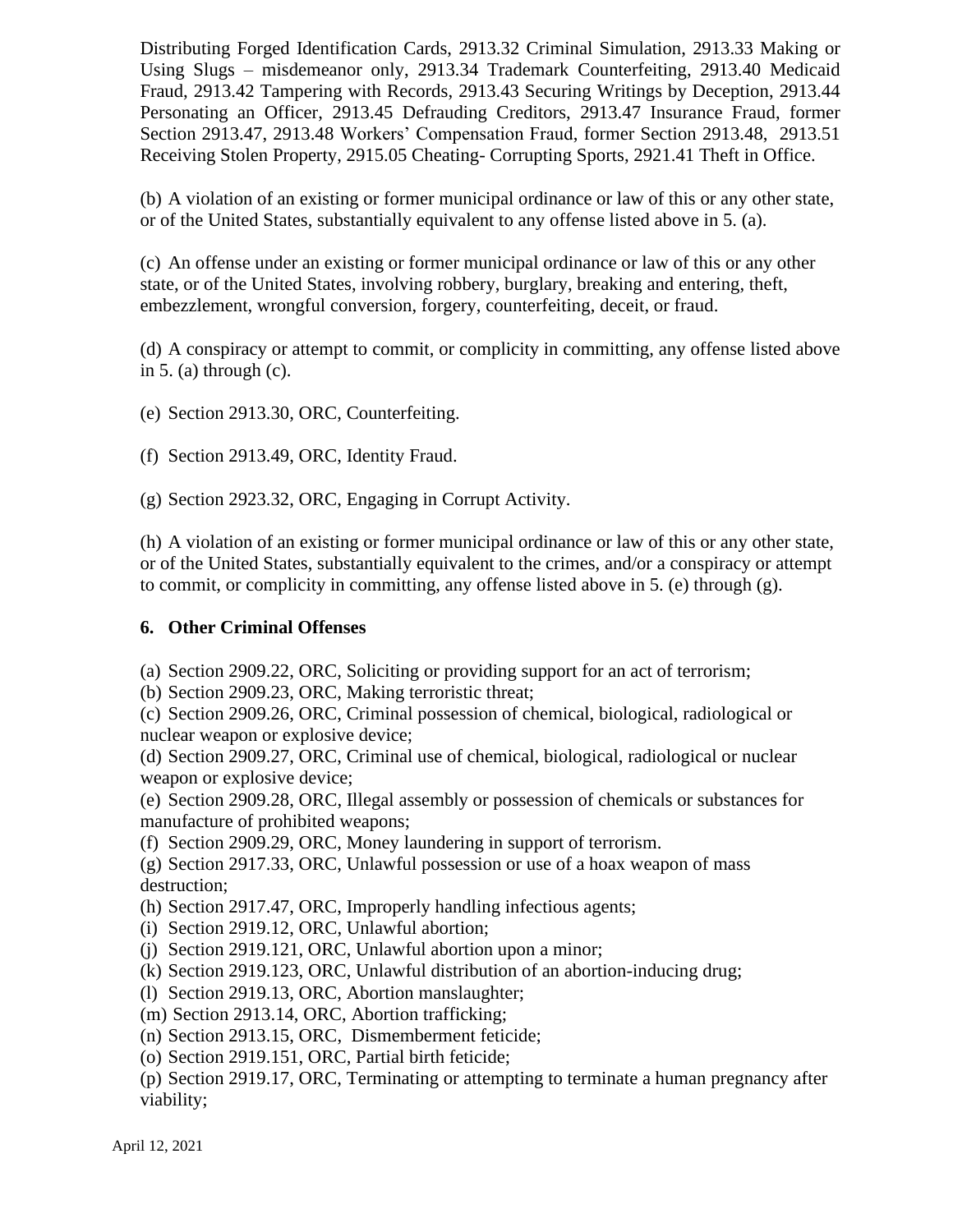(q) Sections 2919.193 through 2919.195, Performing or inducing an abortion before determining whether there is a detectable fetal heartbeat; or without informed consent when there is a detectable heartbeat; or after detection of a detectable heartbeat;

(r) Section 2919.201, ORC, Abortion after gestational age of 20 weeks;

(s) Section 2921.12, ORC, Tampering with evidence;

(t) Section 2921.13, ORC, Falsification;

(u) Section 2921.22, ORC, Failure to report a crime or knowledge of death or burn injury;

(v) Section 2921.36, ORC, Illegal conveyance of weapons, drugs or other prohibited items

on to the grounds of a detention facility or institution;

(w)Section 2921.41, ORC, Theft in office;

(x) Section 2923.16, Improperly handling firearms in a motor vehicle;

(y) Section 2923.161, Improperly discharging a firearm at or into a habitation, in a school safety zone, or with the intent to cause harm or panic to persons in a school building or at a school function;

(z) Section 2923.17, ORC, Unlawful possession of dangerous ordnance; illegally manufacturing or possessing explosives;

(aa) Section 2923.20, ORC, Unlawful transaction in weapons;

(bb) Section 2923.21, ORC, Improperly furnishing firearms to a minor;

(cc) Section 2923.24, ORC, Possessing criminal tools;

- (dd) Section 2923.32, ORC, Engaging in a pattern of corrupt activity;
- (ee) Section 2923.42, ORC, Participating in a criminal gang;
- (ff) Section 2927.01, ORC, Abuse of a corpse; Gross abuse of a corpse;
- (gg) Section 2927.11, ORC, Desecration;
- (hh) Section 2927.12, ORC, Ethnic intimidation;
- (ii) Section 2927.13, ORC, Selling or donating contaminated blood;
- (jj) Section 2927.15, ORC, Unlawful collection of a bodily substance;
- (kk) Section 2927.17, ORC, Advertising of massage services;

(ll) Section 2927.24, ORC, Contaminating substance for human consumption or use or contamination with hazardous chemical, biological, or radioactive substance – spreading false report of contamination;

(mm) Any criminal offense that is based on (a) engaging in a profession that requires a license, without holding a current, valid license, or (b) that is another criminal offense, set forth in Ohio Revised Code Sections: 4715.99, 4723.99, 4725.99,4729.99, 4730.99, 4731.99, 4732.99, 4734.99, 4759.99, 4760.99, 4761.99, 4762.99, 4765.99, 4774.99, 4778.99, or 5747.99.

(nn) A violation of an existing or former municipal ordinance or law of this or any other state, or of the United States, substantially equivalent to the crimes, and/or a conspiracy or attempt to commit, or complicity in committing, any offense listed above in 6. (a) through (mm).

# **Review of Applicant's Offense History by the Board of Nursing**

**The above listed crimes are not automatically disqualifying. The Board reviews the facts of each case on an individual basis. The offense may or may not result in a proposed action to deny licensure. The factors considered may include, but are not limited to the following:**

- The nature and seriousness of the offense;
- Passage of time since the crime was committed and whether all terms ordered by the court were successfully completed;
- Whether any other offenses were committed since the crime;